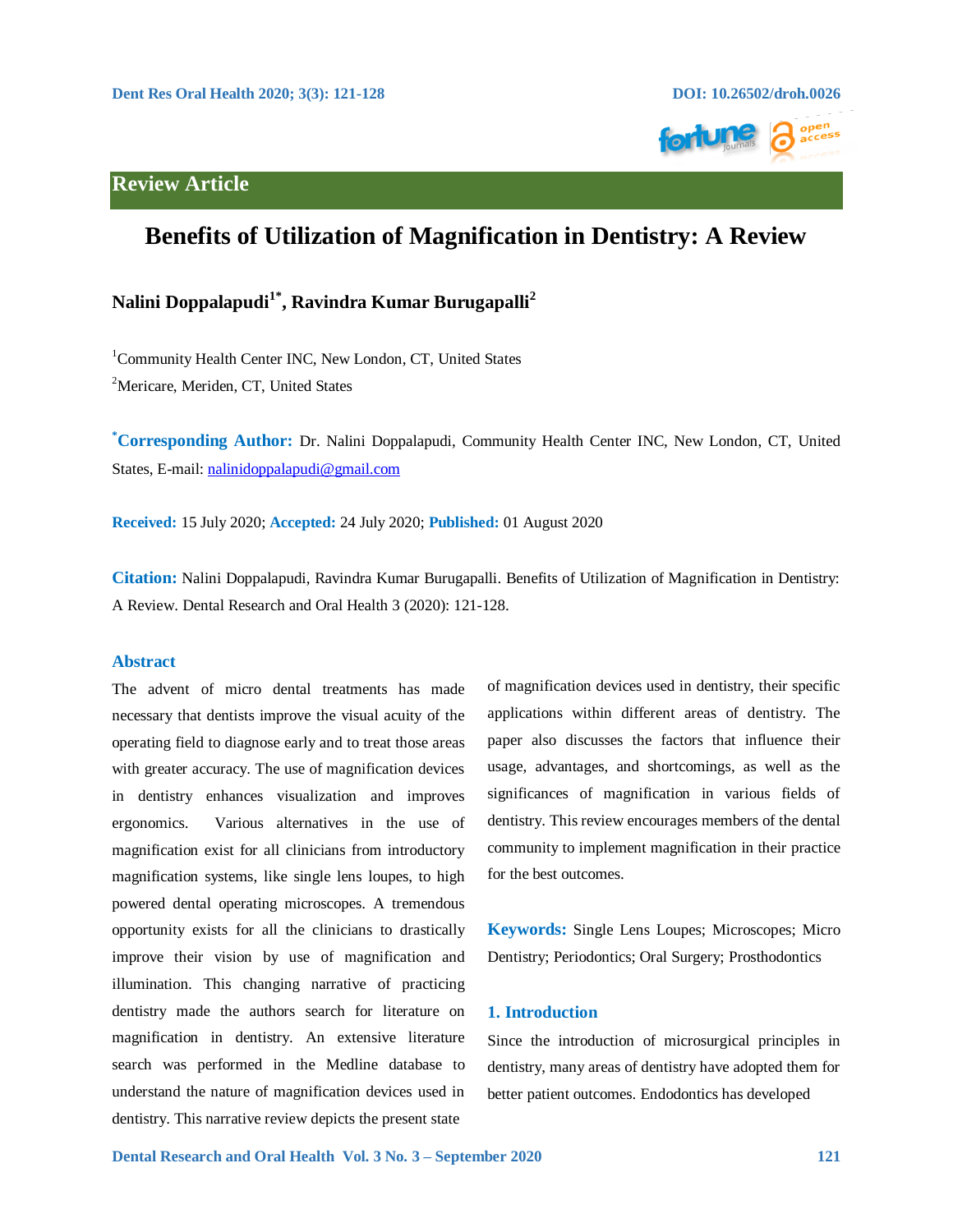new techniques for root canal treatment, to enhance the visualization of the surgical field [1, 2]. In this effort various magnification devices like surgical microscopes, endoscopes, and magnifying loupes have added advantage to the operator for better visualization [2-4]. These are also associated with benefits for the patient in terms of improvement of clinical and radiographic outcomes. Similarly, periodontal microsurgery has benefited a lot after adopting these techniques and magnification devices [5-7]. Optical magnification has not only expanded the horizons of periodontics but also that of dentistry overall. Many dentists and specially periodontists have used microsurgical principles to enhance visual acuity and the accuracy of existing surgical techniques to broaden the scope of periodontics, with the knowledge and technology adopted from medicine [5]. Periodontal microsurgery could prove to be beneficial, leading to increasingly predictable results, minimally invasive procedures with reduced patient discomfort, rapid healing, improved esthetic results, and greater patient compliance. This review provides a brief overview of the use of magnification devices in dentistry and how it is used in endodontics, periodontal microsurgery and other disciplines of dentistry and to encourage the readers to adopt magnification.

#### **2. Magnification Devices in Dentistry**

The history of the microsurgical technique dates back to 1960. J.H. Jacobson and E.L. Suarez first introduced the microsurgical technique when they joined small vessels under an operative microscope [8]. The history of microsurgical techniques in medicine can be read elsewhere in the literature [9]. Thereafter, the development and refinement of microsurgical techniques and its clinical application in various specialties of medicine and dentistry have made much progress throughout the world. This could not have been accomplished without the development of the Zeiss operating microscope (OpMi system), fine micro instruments, and fine suture materials [9].

# **3. Use of Magnification Devices in Restorative Dental Practice & Endodontics**

Dentistry requires precise motor skills along with keen visual acuity. Many options are available in the market to improve visual acuity from simple loupes to surgical microscopes [10]. Each has its own advantages and limitations, but they all help to improve accuracy beyond unaided vision. The high-powered magnification, such as 4x-6x or more, provides enhanced visual information for diagnosing and treating dental pathology compared to either the unaided vision or an entry level 2.5x magnification. In various areas of general dentistry, the increased visual detail provided by higher magnification eliminates any confusion in diagnosis and treatment planning, improves control in treatment delivery, permits a dentist to produce more ergonomic restorations, and enhances clinical outcomes compared to the clinical work performed with unaided vision. High powered magnification can be used in many aspects of general dental practice like restorative dentistry, fixed and removable prosthodontics, endodontics, pediatric dentistry, periodontics, and oral surgery [11]. The utilization of appropriate visual enhancement must be considered by dental professionals in order to make dentistry more accurate, comfortable, enjoyable and to decrease the risk of musculoskeletal injury [10]. Various magnifying devices are employed in dentistry ranging from simple loupes to surgical microscopes. The loupes are classified by their optical construction into single lens loupes, Galilean loupes, and Keplerian loupes [12]. Depending on the optical construction, various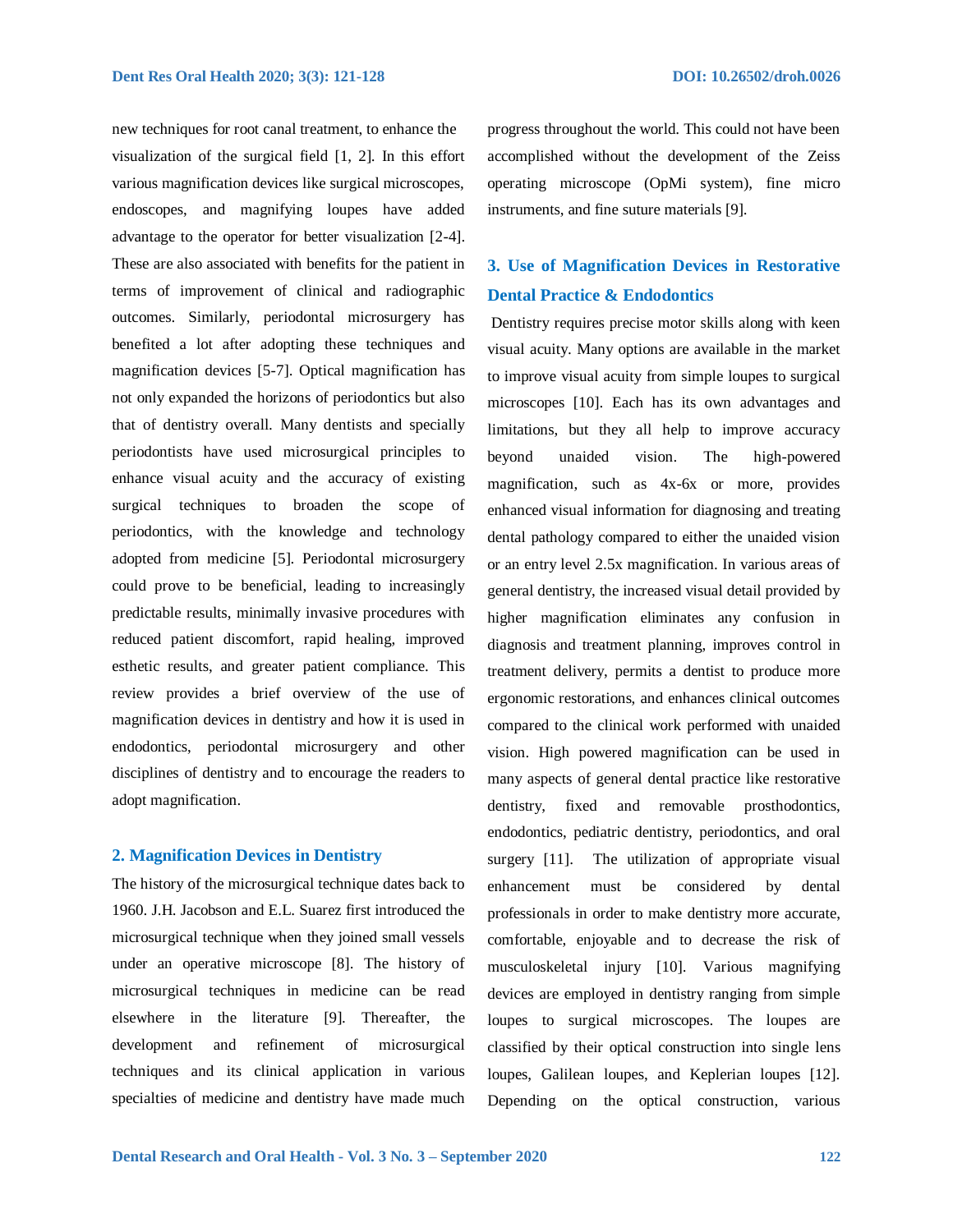magnification factors are possible. A typical magnification factor for Galilean loupes is  $2.5\times$  with a higher limit of 3.2×. Keplerian loupes allow a broader choice of the magnification factor. Due to practical reasons, it is commonly between  $3.5\times$  and  $4.5\times$  [12].

The wide variety of available loupe systems, the variability in natural visual acuity, and the influence of age and adjustments suggest that the impact of loupes on the quality of dental treatment rendered might be more complex than imagined [13]. For decades, loupes have been used by dentists for reasons of precision and ergonomics [14-16]. Since the 1990s, the operating microscope has been favored as a necessary part of dental equipment [17]. Dentists should be aware of their own visual ability and of the various methods available to compensate for their visual deficiencies. Magnification devices are recommended for both the dentists with low natural visual acuity and for one's with good visual acuity [12]. Price was found to be the most important aspect in making a purchase [13]. Requirements of the use of magnified vision in the United States and Canadian dental schools have been shown to vary greatly [16]. Efficient magnification improves a dentist's capability to identify caries and cracks in teeth, to differentiate among various colors, discern the interfaces between different surfaces and materials, detect microscopic interferences in fixed and removable metal frameworks, and aid in adjusting occlusal prematurities and polishing restorations [18]. The most common magnification devices that have been introduced in endodontics are loupes, surgical microscope, and, more recently, the endoscope [3, 19]. Modern microscopes can be easily positioned on the surgical field, and have reached an excellent balance over the complete range of movement for the surgeon to be able to obtain the proper focus [19]. The use of a headlight provides a good line of sight illumination and eliminates the shadow. It also avoids multiple adjustments unlike the traditional overhead dental operating light [19].

The use of loupes and microscopes has been shown to improve clinicians working posture and reduce repetitive stress injuries related to bad posture [2, 20]. The facile nature of operation along with better ergonomics of fiber optic instrumentation allows the endodontist to diagnose and treat the problem with more efficacy. Clinicians have realized that the use of magnification can improve the outcome of dental procedures. Among the various magnification systems available, loupes have been the most popular, yet their magnification is limited [21]. So the use of surgical operating microscope (SOM) has been emphasized in endodontics with micro mirrors [22]. Uses of various magnifications are as follows 1) Low magnification such as  $3x - 8x$  is used for examination of tooth, orientation and positioning of bur or ultrasonic tip. The wide field of view permits comparisons of the adjacent anatomic landmarks. This magnification level is used in loupes where simple cases can be competently performed [1]. 2) Medium magnification such as  $8x -$ 16x is used in non-surgical and surgical endodontic procedures as it provides an acceptable field of view and depth of field. It is used for performing complex procedures like perforation repair, separated instrument retrieval, and any surgical procedure that requires higher precision and accuracy [1]. 3) High magnification such as  $16x - 30x$  is used mostly for close-up examinations and inspections of minute anatomies like calcified canal orifices and minute cracks. Apart from having a reduced field of view, immediate loss of focus may occur with minor movements [1]. The advantages of the use of magnification devices in endodontics are enhanced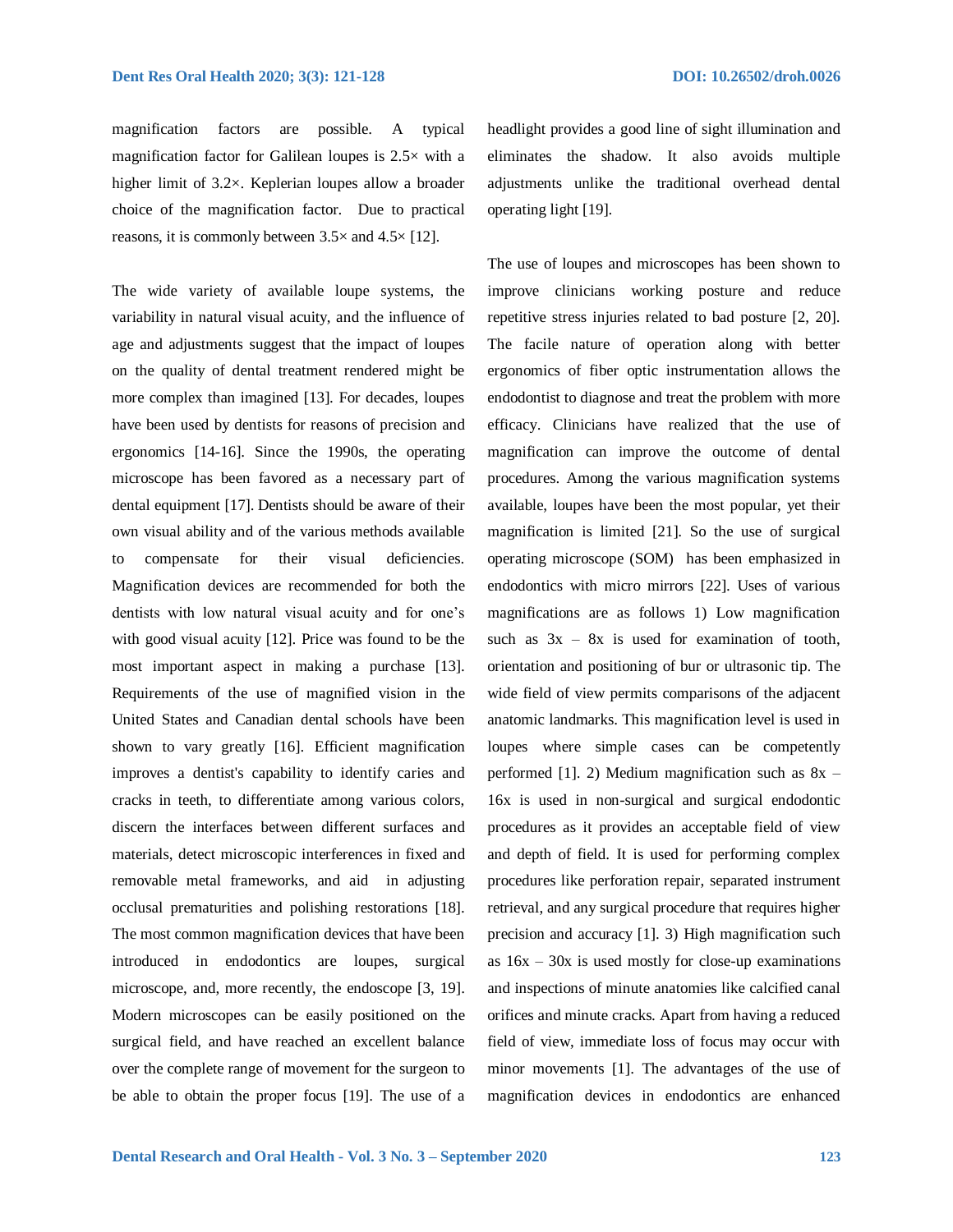visualization, improved working posture, and increased referral [18, 23, 24]. A camera can be attached to the microscope to enable the clinician to take high resolution photos in order to explain the complexity of the case or its prognosis to the patients. Which helps them better understand the proposed treatment plan. The microsurgical approaches allow the clinicians to perform endodontic surgery with smaller osteotomies, shallow bevels, preparation of isthmuses, an examination of resected root surfaces, retro preparation in line with the root canal, and precise placement of new filling materials [23, 25]. However, the successful outcome of endodontic surgery depends to a large extent on accurate intraoperative diagnostics [26]. Also, endoscopy has been reported to provide the surgeon with outstanding vision and ease of use [27]. Many systematic reviews were carried out to assess the significance of magnification device usages and productivity in endodontics [2, 28-30]. However, the ability to appreciate the characteristics of magnification devices and the various levels of magnification will encourage clinicians to use them and eventually increase their proficiency to perform endodontic procedures, thus improving the outcomes [1].

# **4. Use of Magnification Devices in Periodontal Dental Practice**

Various aspects of treatment for periodontal diseases or gingival problems require meticulous diagnostics. Magnification tools and microsurgical instruments, in conjunction with minimally invasive techniques provide the best solutions in such cases [31]. The aspects of relevance of treatments, duration of healing, reduction of pain and post-operative scarring can be improved for patients through such techniques [31, 32]. The dental operating microscope allows the operator to track more efficiently any residual irritating elements such as a spicule of calculus or an enamel pearl that could explain the loss, or persistence of loss, of epithelial attachment in a particular area [31]. The use of the microscope and its higher magnification and illumination is useful in more critical zones, such as furcations, and possibly to complete the work in those places. This also contributes to a real learning experience on how to use the instruments in the most efficient and least traumatic way possible. Various microsurgical techniques in periodontics were developed with a better outcome and patient satisfaction by using magnification devices [7]. These devices have enhanced the efficacy of surgeon [5, 6]. Microsurgical principles have been developed to improve visual acuity, accuracy of existing surgical techniques and to widen the scope of periodontics with the knowledge and technology obtained from medicine. The benefits of periodontal microsurgery may include more foreseeable results, less invasive procedures with reduced patient discomfort, quick healing, improved esthetics, and greater patient compliance [32, 33]. The use of microsurgical principles and techniques has been applied to flap reflection and suturing that provides a great means of having accurate control of the gingiva without unduly traumatizing the tissue by stretching, distorting, or tearing it [34]. The use of microsurgery requires training and practice with the help of visual feedback rather than tactile feedback unlike macrosurgery [33]. It is an area of immense interest and practical application for the growth and future of periodontics [34]. With adequate training, surgical operating microscopes have shown great results for periodontists [7]. The use of magnification has enormous potential in enhancing the quality of dental hygiene, clinical care and the musculoskeletal health of dental hygienists [35]. Studies have shown that the implementation of magnification would help to decrease the incidence of musculoskeletal problems experienced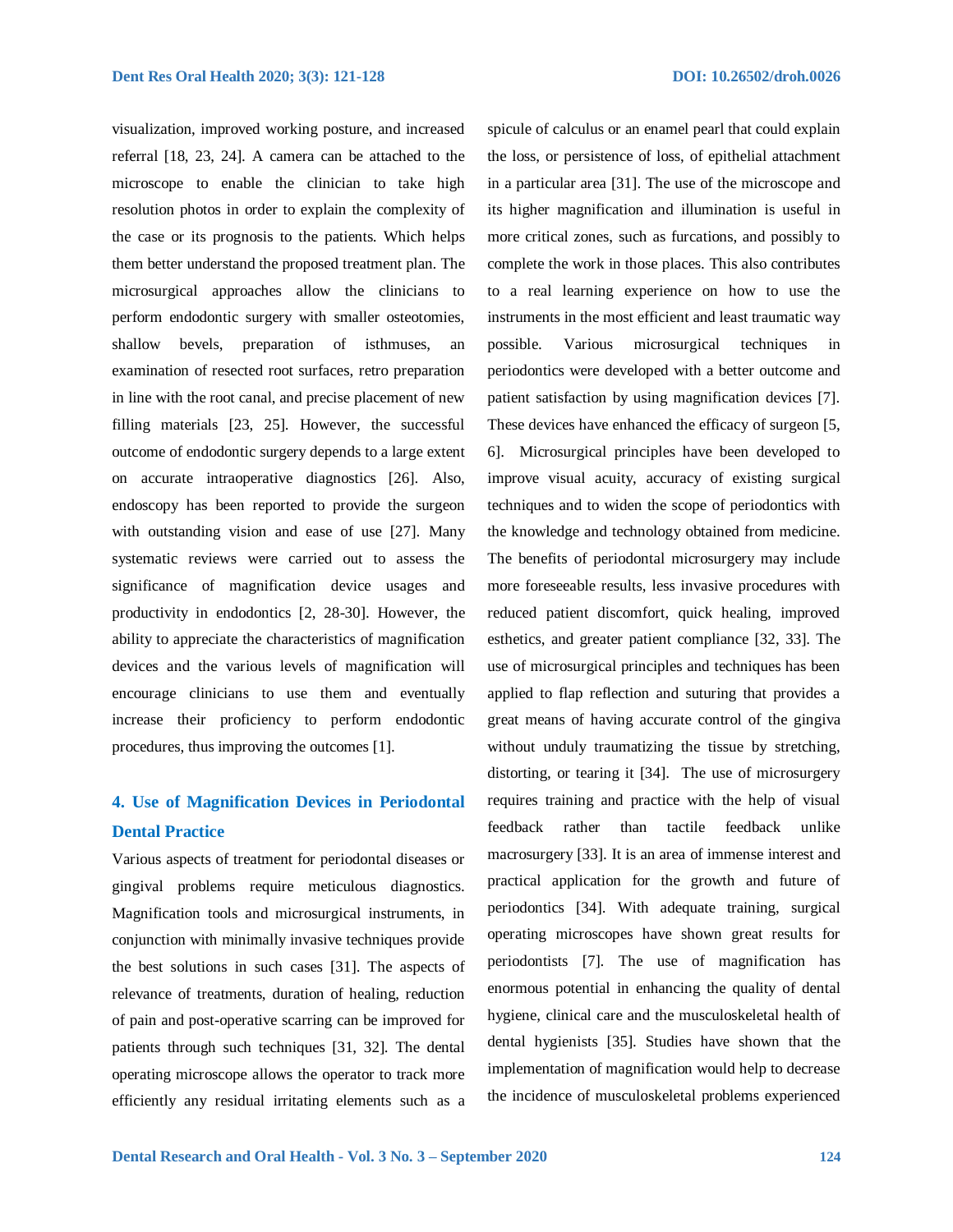by dental hygienists [14]. Microscope and microsurgical techniques are excellent ways to maintain our passion for a more demanding profession [36].

# **5. Use of Magnification Devices in Prosthodontics Practice**

In Prosthodontics using a surgical operating microscope, or high magnification like 6-8x or greater binocular surgical loupes telescopes, along with co-axial illumination will help to detect a preliminary path of placement for an arch for removable partial denture and reduce long-term periodontal or structural damage to abutment teeth [37].

# **6. Use of Magnification Devices in Oral Surgery Practice**

Endoscopy is rapidly gaining importance in the field of Oral and maxillofacial surgery [38]. The utilization of multiple visual and standard instruments such as laparoscopic devices, endoscopic instruments, and highpowered magnification devices have helped clinicians to reduce the morbidity of surgical procedures by avoiding the need for a large surgical incision. Minimally invasive approaches have evolved through the development of surgical microscopes equipped with a camera to obtain visual images for maxillofacial surgeries. Minimally invasive techniques will decrease complications in the reconstruction of facial fractures through smaller incisions and less extensive exposure [39]. Trauma, maxillary sinus, orthognathic, salivary ductal system, and temporomandibular joint surgery are commonly performed with the help of the endoscope [39]. Surgical anatomy and various other principles can easily be taught to trainees with the help of the endoscope at academic institutions. The operating surgeon can visualize an area through the endoscope, and instruct regarding the surgical maneuvers on the monitor, without obstructing the view [40, 41]. This technique will allow other persons in and out of the room to view the image. Endoscopically assisted surgery is a great tool frequently used by surgeons to assist in and simplify techniques that may require more extensive surgical exposure for visualization [39].

#### **7. Selection of Magnification Devices**

Improperly selected or adjusted surgical magnification systems can promote postures that place clinicians at increased risk for musculoskeletal problems. Clinicians must first establish the optimal working position that benefits their musculoskeletal health and then select the magnification systems that will support the position [11]. Working distance along with the depth of field and optical declination angle of the selected system must address the musculoskeletal needs of the clinician [35, 42]. A Routinely used Galilean loupes, of either 2.6x or 3.25x, provide a good compromise of working distance, field of view, depth of focus, cost and comfort to begin with [15]. A Clinicians Report survey of over 1600 clinicians among which over 90% used loupes found that the majority of those dentists recommended a longer working distance with the most common being 18 inches. A declination angle of greater than 35 degrees, a head tilt angle of lesser than 25 degrees and a higher magnification was recommended by experts for better ergonomics [44]. The angle of convergence of the two eyepieces must be equal to eliminate fatigue and headaches. It will also ensure the reduction of eye strain to avoid double vision. Improper selection can lead to a shorter attention span during clinical work. High prevalence of co axial misalignment among surgical loupes used by dental professionals was noted [45]. Denture work, orthodontics, and shade matching are few areas in which the use of magnification will have very of little or no benefit [43]. Choosing and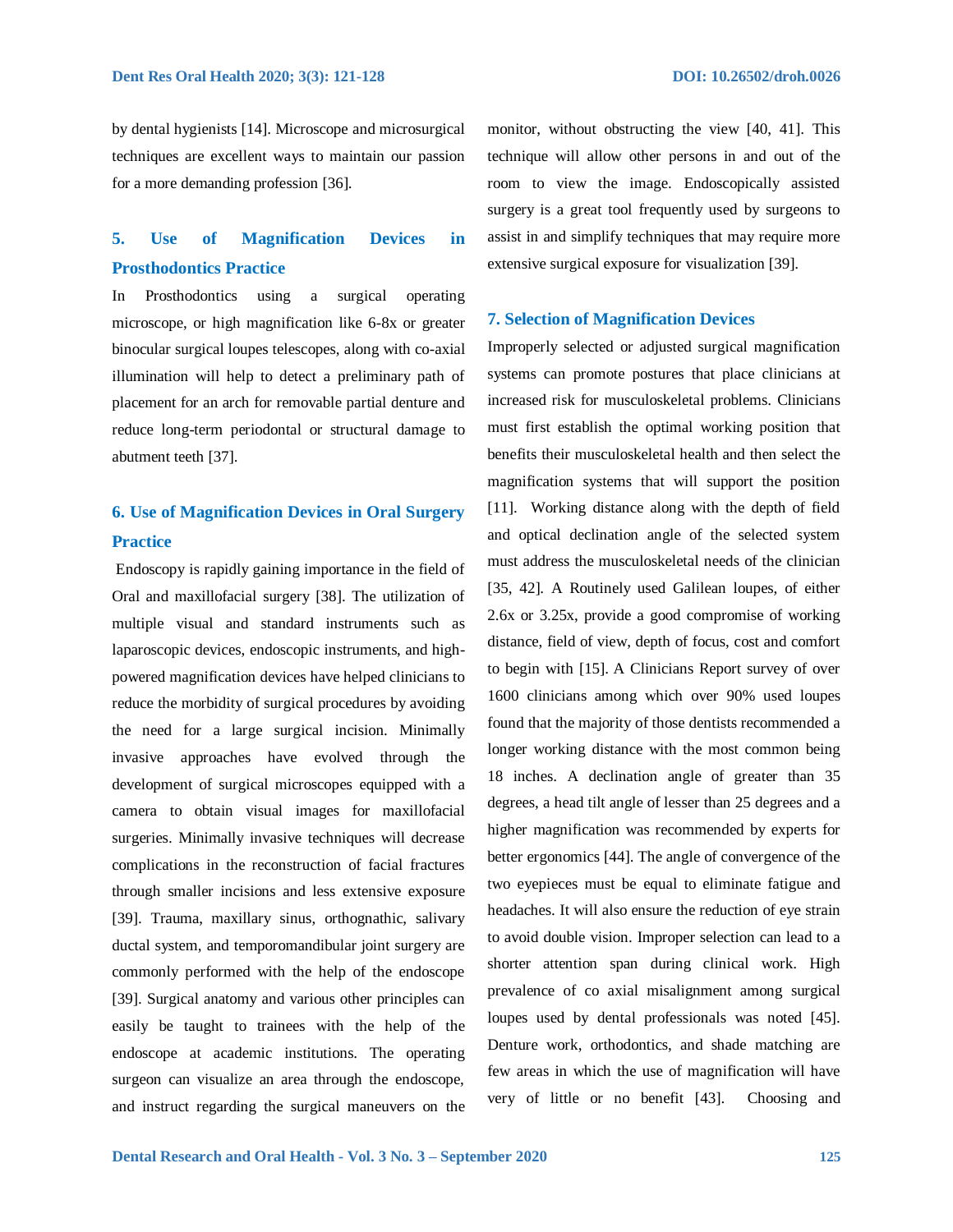purchasing a microscope involves a great number of factors, including the efficiency of one's current vision, the nature of practice, the keenness on one's quality of his or her dentistry, the amount of time and expense one is willing to dedicate at becoming competent in using magnification. In addition, one must acquaint oneself with the various levels of magnification offered, various depths, and widths of field to meet their normal practice needs, the amount of space required for the equipment, and the cost-effectiveness of the investment [24]. Some of the reported drawbacks are adjustment period to the new working environment, their high cost, additional protocols for infection control, as well as a possible injury at the workplace.

#### **8. Conclusion**

The use of magnification in dentistry has been continuously gaining momentum and loupes are the most popular magnification devices in use. Along with a promise of enhanced vision they provide a valuable ergonomic advantage thus promoting long term health of the clinicians. Compound and prismatic telescopic loupes are superior choices compared to simple diopter lenses. Magnification would surely become the standard of care in dentistry in the near future. The long-term benefits of the use of magnification in dentistry outweigh the minor shortcomings. It would benefit the dental community if dental magnification by way of loupes is introduced to dental students at dental schools and if more dental schools around the world embrace the concept of magnification thus promoting ergonomic dental practice. Practicing clinicians that have graduated prior should try to incorporate magnification into their clinical practice by low magnification loupes to discover the benefits of enhanced precision and an improved quality of life by reducing the undue stress on musculoskeletal system.

#### **References**

- 1. Low JF, Dom TNM, Baharin SA. Magnification in endodontics: A review of its application and acceptance among dental practitioners. European Journal of Dentistry 12 (2018): 610-616.
- 2. Del Fabbro M, Taschieri S, Lodi G, et al. Magnification devices for endodontic therapy. Cochrane Database Systematic Review 12 (2015): CD005969.
- 3. Del Fabbro M, Taschieri S. Endodontic therapy using magnification devices: A systematic review. Journal of Dentistry 38 (2010): 269-275.
- 4. Del Fabbro M, Taschieri S, Lodi G, et al. Magnification devices for endodontic therapy. Cochrane Database Systematic Review 3 (2009): CD005969.
- 5. Tibbetts LS, Shanelec DA. An overview of periodontal microsurgery. Current Opinion Periodontology (1994): 187-193.
- 6. Tibbetts LS, Shanelec D. Periodontal microsurgery. Dental Clinics of North America 42 (1998): 339-359.
- 7. Belcher JM. A perspective on periodontal microsurgery. International Journal of Periodontics and Restorative Dentistry 21 (2001): 191-196.
- 8. Su MF, Pan Y-C. Introduction to Microsurgery and Training. Practical Periodontal Plastic Surgery. John Wiley & Sons, Ltd (2017): 8-12.
- 9. Tamai S. History of Microsurgery—from the beginning until the end of the 1970s. Microsurgery 14 (1993): 6-13.
- 10. Friedman MJ. Magnification in a restorative dental practice: from loupes to microscopes. Compendium Continuing Education in Dentistry Jamesburg NJ 25 (2004): 48, 50, 53-55.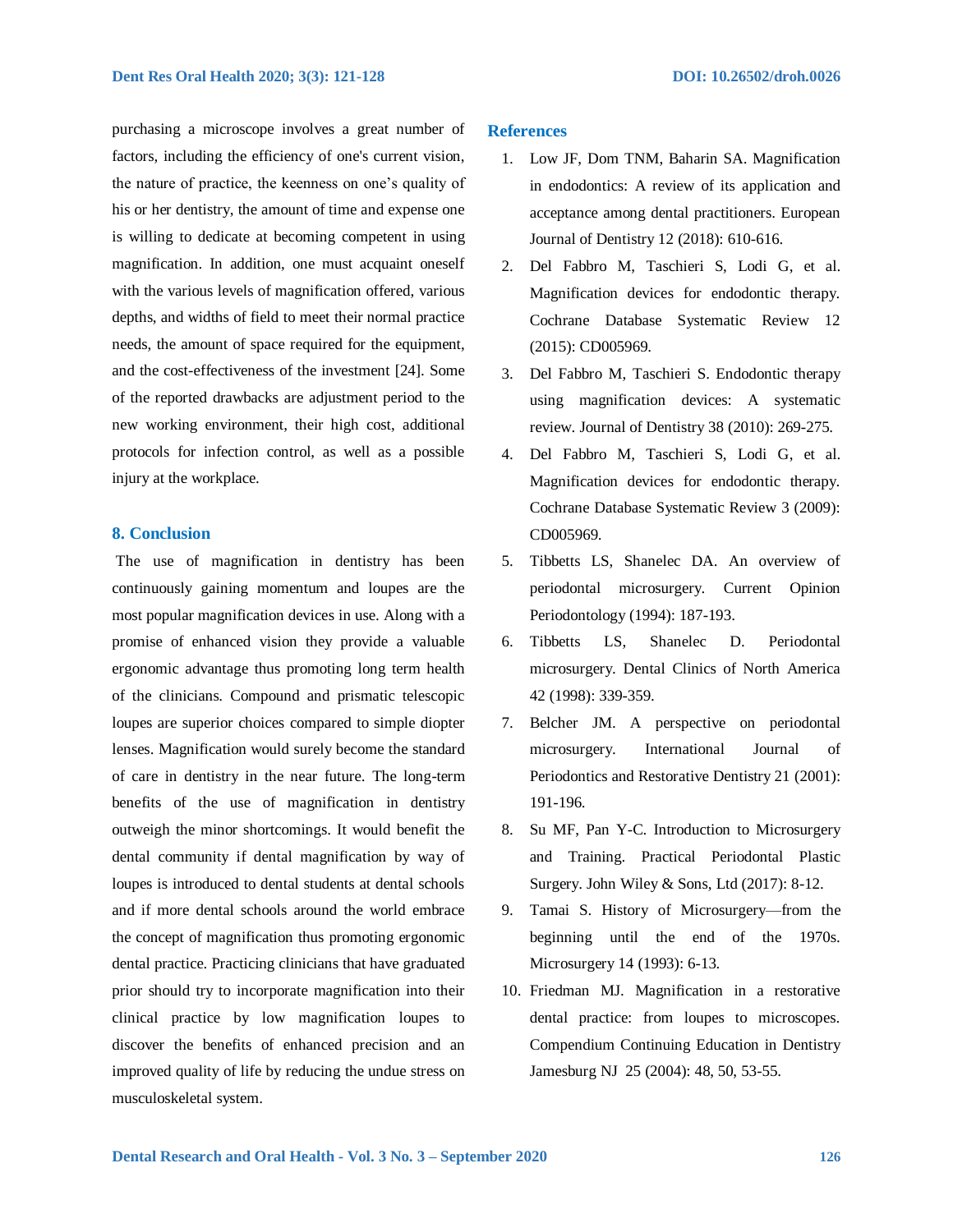- 11. Mansueto MA, Overton JD. A clinician's guide to purchasing surgical loupes. Texas Dental Journal 124 (2007): 174-186.
- 12. Eichenberger M, Perrin P, Neuhaus K, et al. Influence of loupes and age on the near visual acuity of practicing dentists. Journal of Biomedical Optics 16 (2011): 035003.
- 13. Farook SA, Stokes RJ, Davis AKJ, et al. Use of dental loupes among dental trainers and trainees in the UK. Journal of Investigative and Clinical Dentistry 4 (2013): 120-123.
- 14. Syme SE, Fried JL, Strassler HE. Enhanced visualization using magnification systems. Journal of Dental Hygiene JDH 71 (1997): 202- 206.
- 15. Forgie A H. Magnification: What is Available, and will It Aid your Clinical Practice?. Dent Update 28 (2001): 125-130.
- 16. Hagge MS. Use of surgical telescopes by senior dental students: A survey. Journal of Prosthodontics 12 (2003): 271-279.
- 17. Schweiz Monatsschrift Zahnmed Rev Mens Suisse. The operating microscope in dental general practice. Odonto-Stomatol Riv Mens Svizzera Odontol E Stomatol 110 (2000): 946- 960.
- 18. Mamoun JS. A rationale for the use of highpowered magnification or microscopes in general dentistry. General Dentistry 57 (2009): 18-26.
- 19. Taschieri S,Weinstein T, Tsesis I, et al. Magnifying loupes versus surgical microscope in endodontic surgery: a four-year retrospective study. Australian Endodontic Journal 39 (2013): 78-80.
- 20. Bahcall JK, Barss JT. Orascopic endodontics: changing the way we "think" about endodontics

in the 21st century. Dentistry Today 19 (2009): 50-55.

- 21. Khayat BG. The use of magnification in endodontic therapy: the operating microscope. Practical Periodontics and Aesthetic Dentistry 10 (1998): 137-144.
- 22. Keiser K. Magnification options in endodontics: a comparison of the operating microscope and the endoscope. Texas Dental Journal 124 (2007): 208-216.
- 23. Kim S, Kratchman S. Modern endodontic surgery concepts and practice: a review. Journal of Endodontics 32 (2006): 601-623.
- 24. Arens DE. Introduction to magnification in endodontics. J Esthetics and Restorative Dentistry 15 (2003): 426-439.
- 25. Kim S. Principles of endodontic microsurgery. Dental Clinics of North America 41 (1997): 481- 497.
- 26. Baldassari-Cruz LA, Lilly JP, Rivera EM. The influence of dental operating microscope in locating the mesiolingual canal orifice. Oral Surgery, Oral Medicine Oral Pathology Oral Radiology, Endodontics 93 (2002): 190-194.
- 27. Von Arx T, Hunenbart S, Buser D. Endoscopeand video-assisted endodontic surgery. Quintessence International 33 (2002): 255-259.
- 28. Congiusta M, Veitz-Keenan A. No evidence that magnification devices improve the success of endodontic therapy. Evidence Based Dentistry 17 (2016): 84-85.
- 29. Ferrailo DM, Veitz-Keenan A. No clinical quantifiable benefits between non-surgical and surgical endodontic treatment. Evidence Based Dentistry 18 (2017): 75-76.
- 30. Tsesis I, Rosen E, Taschieri S, et al. Outcomes of Surgical Endodontic Treatment Performed by a